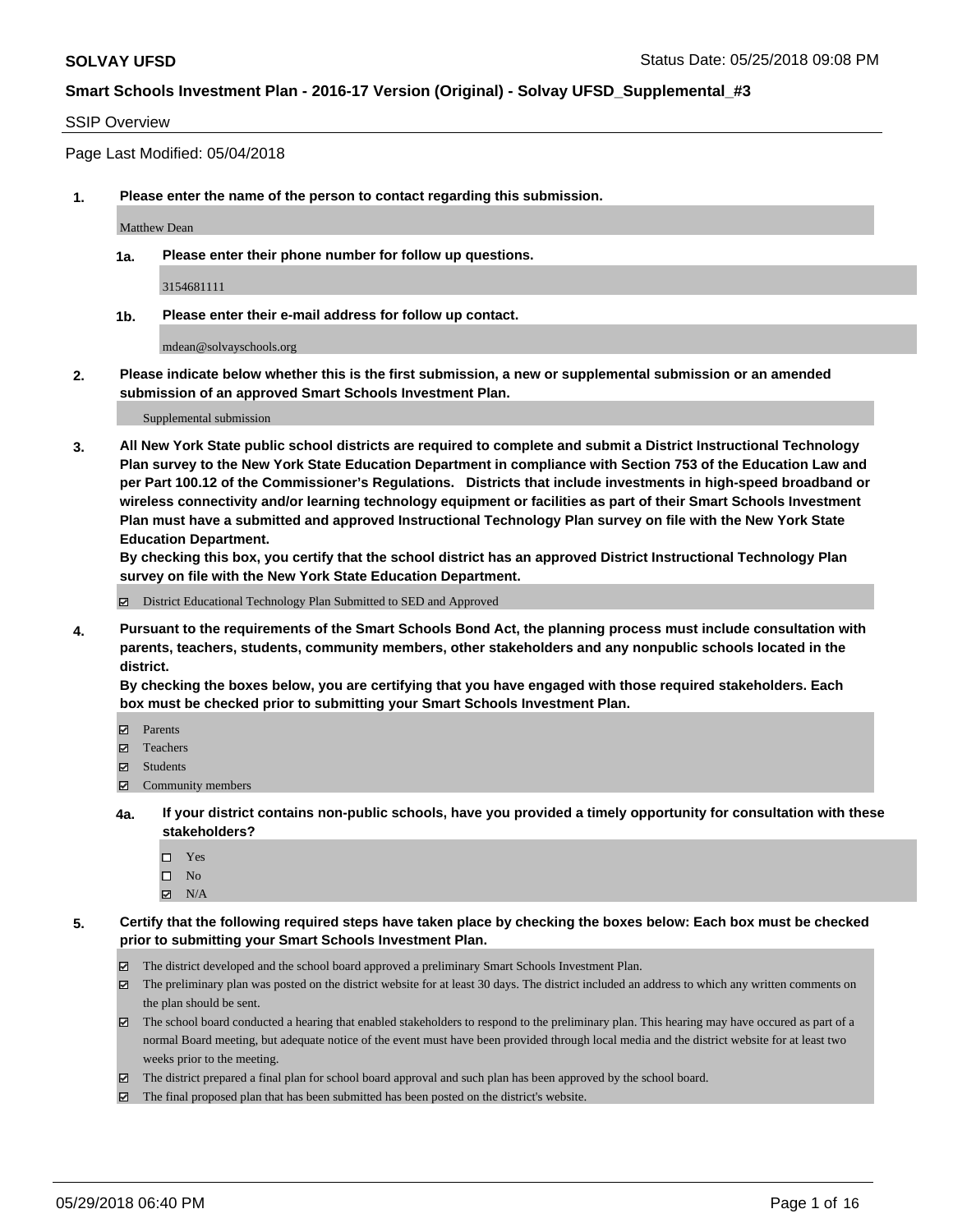SSIP Overview

Page Last Modified: 05/04/2018

**5a. Please upload the proposed Smart Schools Investment Plan (SSIP) that was posted on the district's website, along with any supporting materials. Note that this should be different than your recently submitted Educational Technology Survey. The Final SSIP, as approved by the School Board, should also be posted on the website and remain there during the course of the projects contained therein.**

2015 - 2019 Solvay Technology Integration Plan FINAL.pdf Solvay SSBA Presentation.pdf

**5b. Enter the webpage address where the final Smart Schools Investment Plan is posted. The Plan should remain posted for the life of the included projects.**

http://www.solvayschools.org/districtpage.cfm?pageid=342

**6. Please enter an estimate of the total number of students and staff that will benefit from this Smart Schools Investment Plan based on the cumulative projects submitted to date.**

1,750

**7. An LEA/School District may partner with one or more other LEA/School Districts to form a consortium to pool Smart Schools Bond Act funds for a project that meets all other Smart School Bond Act requirements. Each school district participating in the consortium will need to file an approved Smart Schools Investment Plan for the project and submit a signed Memorandum of Understanding that sets forth the details of the consortium including the roles of each respective district.**

 $\Box$  The district plans to participate in a consortium to partner with other school district(s) to implement a Smart Schools project.

**8. Please enter the name and 6-digit SED Code for each LEA/School District participating in the Consortium.**

| <b>Partner LEA/District</b> | <b>ISED BEDS Code</b> |
|-----------------------------|-----------------------|
| (No Response)               | (No Response)         |

**9. Please upload a signed Memorandum of Understanding with all of the participating Consortium partners.**

(No Response)

**10. Your district's Smart Schools Bond Act Allocation is:**

\$1,132,813

**11.** Enter the budget sub-allocations by category that you are submitting for approval at this time. If you are not budgeting SSBA funds for a category, please enter 0 (zero.) If the value entered is \$0, you will not be required to complete that survey question.

|                                       | Sub-           |
|---------------------------------------|----------------|
|                                       | Allocations    |
| <b>School Connectivity</b>            | $\overline{0}$ |
| Connectivity Projects for Communities | $\Omega$       |
| <b>Classroom Technology</b>           | 155,400        |
| Pre-Kindergarten Classrooms           | $\mathbf 0$    |
| Replace Transportable Classrooms      | $\mathbf 0$    |
| High-Tech Security Features           | $\Omega$       |
| Totals:                               | 155,400        |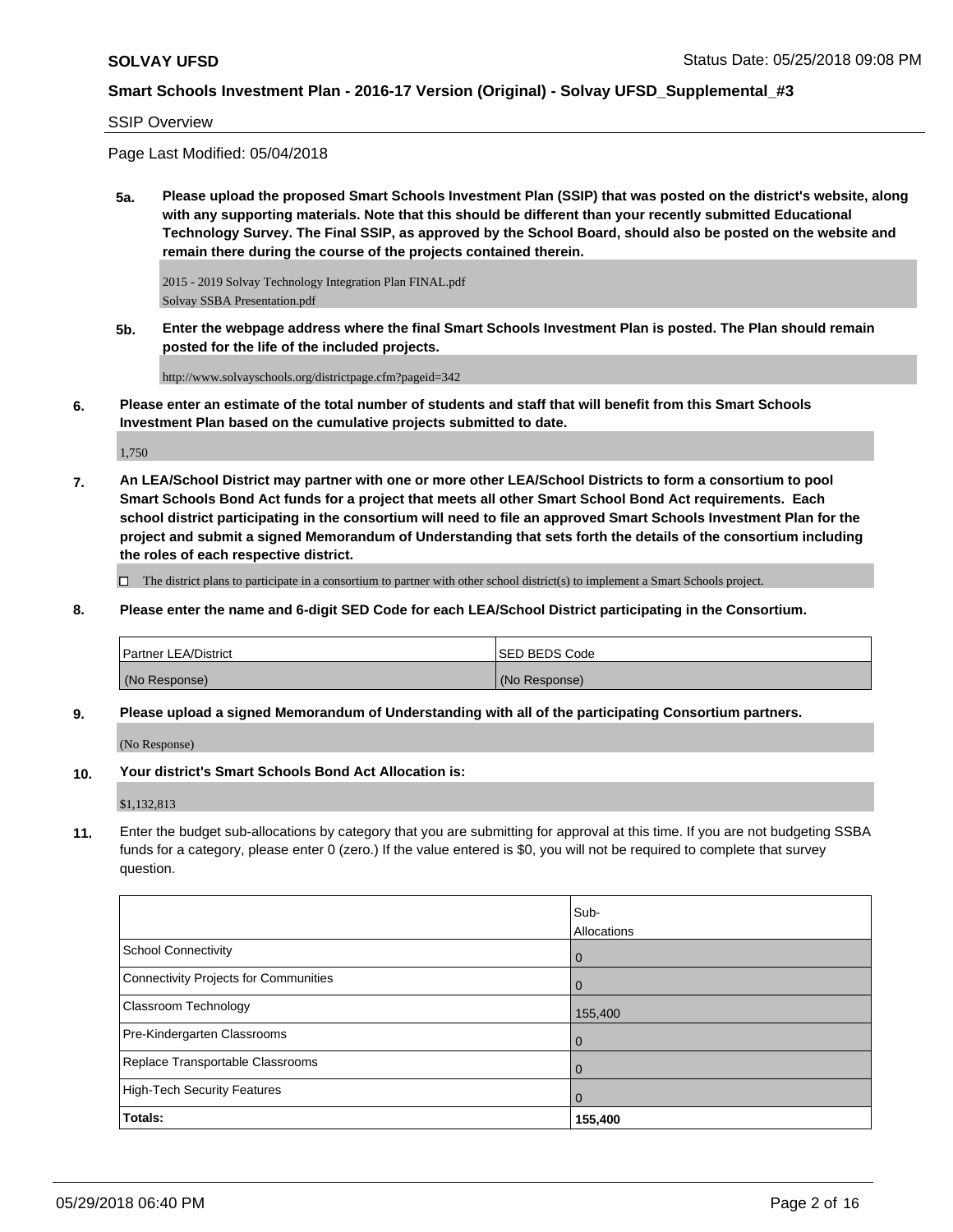#### School Connectivity

Page Last Modified: 12/19/2017

- **1. In order for students and faculty to receive the maximum benefit from the technology made available under the Smart Schools Bond Act, their school buildings must possess sufficient connectivity infrastructure to ensure that devices can be used during the school day. Smart Schools Investment Plans must demonstrate that:**
	- **• sufficient infrastructure that meets the Federal Communications Commission's 100 Mbps per 1,000 students standard currently exists in the buildings where new devices will be deployed, or**
	- **• is a planned use of a portion of Smart Schools Bond Act funds, or**
	- **• is under development through another funding source.**

**Smart Schools Bond Act funds used for technology infrastructure or classroom technology investments must increase the number of school buildings that meet or exceed the minimum speed standard of 100 Mbps per 1,000 students and staff within 12 months. This standard may be met on either a contracted 24/7 firm service or a "burstable" capability. If the standard is met under the burstable criteria, it must be:**

**1. Specifically codified in a service contract with a provider, and**

**2. Guaranteed to be available to all students and devices as needed, particularly during periods of high demand, such as computer-based testing (CBT) periods.**

**Please describe how your district already meets or is planning to meet this standard within 12 months of plan submission.**

(No Response)

- **1a. If a district believes that it will be impossible to meet this standard within 12 months, it may apply for a waiver of this requirement, as described on the Smart Schools website. The waiver must be filed and approved by SED prior to submitting this survey.**
	- By checking this box, you are certifying that the school district has an approved waiver of this requirement on file with the New York State Education Department.
- **2.** Connectivity Speed Calculator **(Required)**

|                         | l Number of<br>Students | Multiply by<br>100 Kbps | Divide by 1000 Current Speed<br>to Convert to<br>Required<br>Speed in Mb | lin Mb           | Expected<br>Speed to be<br>Attained Within   Required<br>12 Months | <b>Expected Date</b><br>When<br>Speed Will be<br>Met |
|-------------------------|-------------------------|-------------------------|--------------------------------------------------------------------------|------------------|--------------------------------------------------------------------|------------------------------------------------------|
| <b>Calculated Speed</b> | (No<br>Response)        | (No Response)           | (No<br>Response)                                                         | (No<br>Response) | (No<br>Response)                                                   | l (No<br>Response)                                   |

**3. Describe how you intend to use Smart Schools Bond Act funds for high-speed broadband and/or wireless connectivity projects in school buildings.**

(No Response)

**4. Describe the linkage between the district's District Instructional Technology Plan and the proposed projects. (There should be a link between your response to this question and your response to Question 1 in Part E. Curriculum and Instruction "What are the district's plans to use digital connectivity and technology to improve teaching and learning?)**

(No Response)

**5. If the district wishes to have students and staff access the Internet from wireless devices within the school building, or in close proximity to it, it must first ensure that it has a robust Wi-Fi network in place that has sufficient bandwidth to meet user demand.**

**Please describe how you have quantified this demand and how you plan to meet this demand.**

(No Response)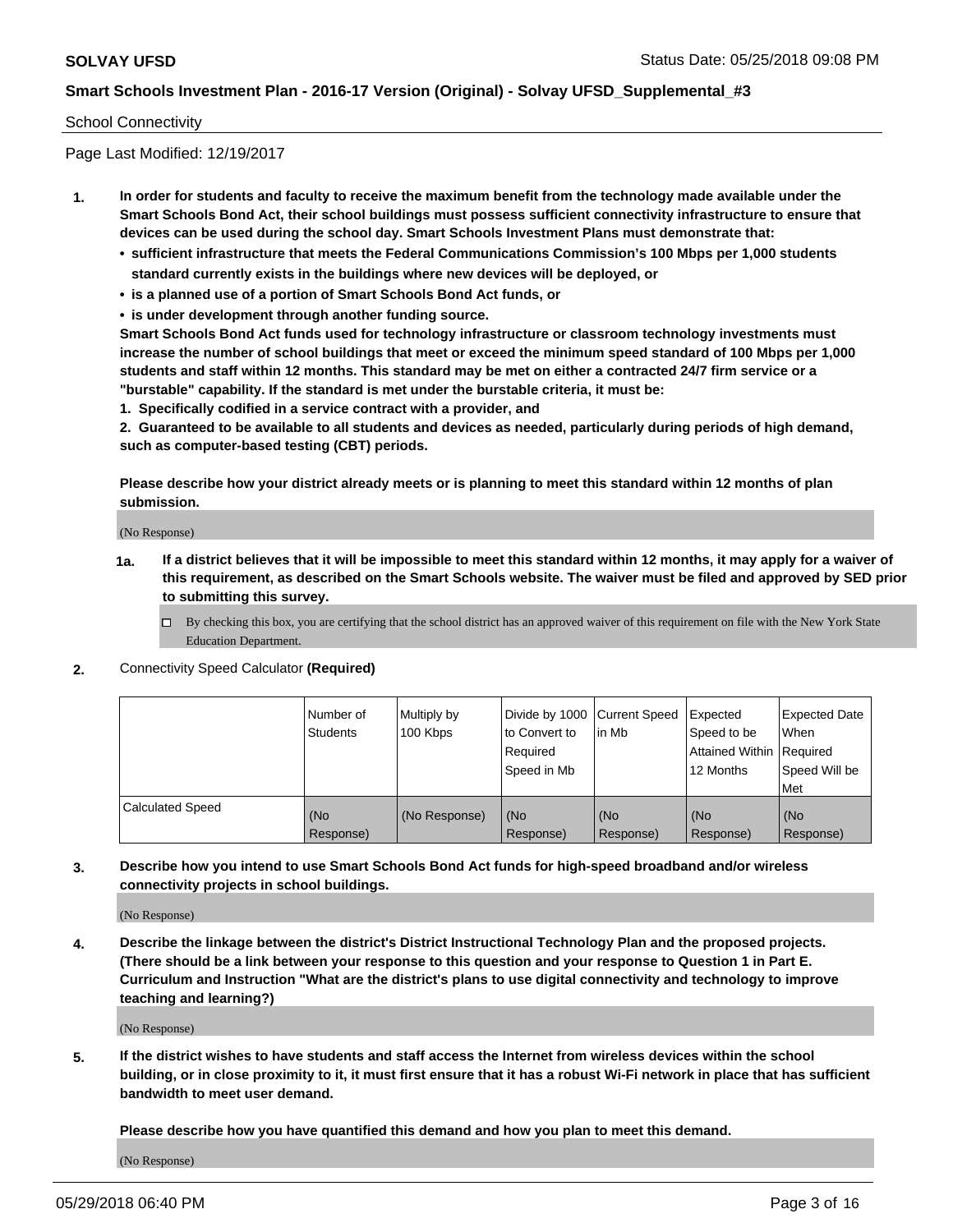#### School Connectivity

Page Last Modified: 12/19/2017

**6. As indicated on Page 5 of the guidance, the Office of Facilities Planning will have to conduct a preliminary review of all capital projects, including connectivity projects.**

**Please indicate on a separate row each project number given to you by the Office of Facilities Planning.**

| Project Number |  |
|----------------|--|
| (No Response)  |  |

**7. Certain high-tech security and connectivity infrastructure projects may be eligible for an expedited review process as determined by the Office of Facilities Planning.**

#### **Was your project deemed eligible for streamlined review?**

(No Response)

#### **8. Include the name and license number of the architect or engineer of record.**

| Name          | License Number |
|---------------|----------------|
| (No Response) | (No Response)  |

**9.** If you are submitting an allocation for **School Connectivity** complete this table.

**Note that the calculated Total at the bottom of the table must equal the Total allocation for this category that you entered in the SSIP Overview overall budget.** 

|                                            | Sub-<br><b>Allocation</b> |
|--------------------------------------------|---------------------------|
| Network/Access Costs                       | (No Response)             |
| Outside Plant Costs                        | (No Response)             |
| School Internal Connections and Components | (No Response)             |
| Professional Services                      | (No Response)             |
| Testing                                    | (No Response)             |
| <b>Other Upfront Costs</b>                 | (No Response)             |
| <b>Other Costs</b>                         | (No Response)             |
| Totals:                                    | 0                         |

**10. Please detail the type, quantity, per unit cost and total cost of the eligible items under each sub-category. This is especially important for any expenditures listed under the "Other" category. All expenditures must be eligible for tax-exempt financing to be reimbursed through the SSBA. Sufficient detail must be provided so that we can verify this is the case. If you have any questions, please contact us directly through smartschools@nysed.gov. NOTE: Wireless Access Points should be included in this category, not under Classroom Educational Technology, except those that will be loaned/purchased for nonpublic schools.**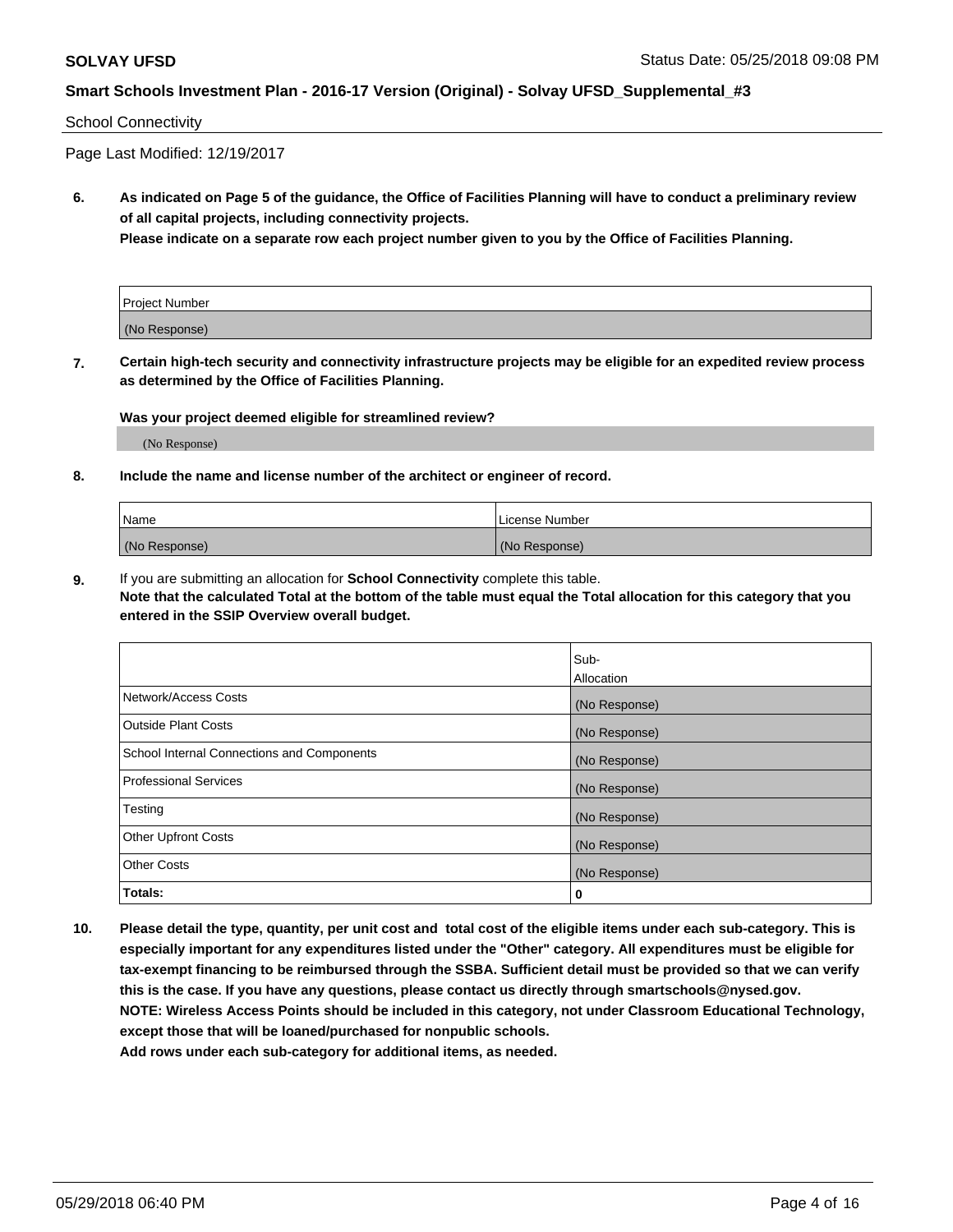School Connectivity

Page Last Modified: 12/19/2017

| Select the allowable expenditure | Item to be purchased | Quantity      | Cost per Item | <b>Total Cost</b> |
|----------------------------------|----------------------|---------------|---------------|-------------------|
| type.                            |                      |               |               |                   |
| Repeat to add another item under |                      |               |               |                   |
| each type.                       |                      |               |               |                   |
| (No Response)                    | (No Response)        | (No Response) | (No Response) | (No Response)     |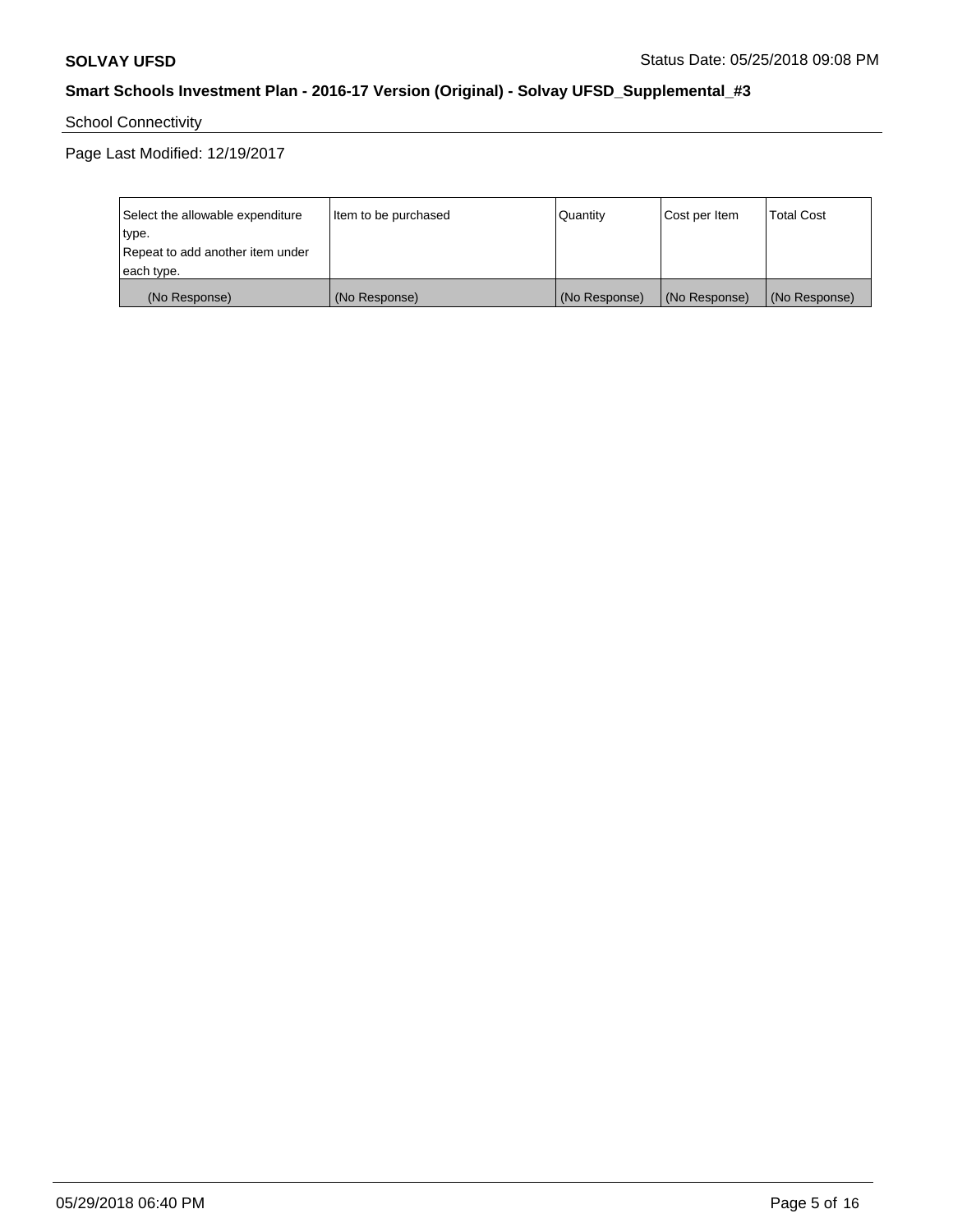Community Connectivity (Broadband and Wireless)

Page Last Modified: 12/19/2017

**1. Describe how you intend to use Smart Schools Bond Act funds for high-speed broadband and/or wireless connectivity projects in the community.**

(No Response)

**2. Please describe how the proposed project(s) will promote student achievement and increase student and/or staff access to the Internet in a manner that enhances student learning and/or instruction outside of the school day and/or school building.**

(No Response)

**3. Community connectivity projects must comply with all the necessary local building codes and regulations (building and related permits are not required prior to plan submission).**

 $\Box$  I certify that we will comply with all the necessary local building codes and regulations.

**4. Please describe the physical location of the proposed investment.**

(No Response)

**5. Please provide the initial list of partners participating in the Community Connectivity Broadband Project, along with their Federal Tax Identification (Employer Identification) number.**

| <b>Project Partners</b> | l Federal ID # |
|-------------------------|----------------|
| (No Response)           | (No Response)  |

**6.** If you are submitting an allocation for **Community Connectivity**, complete this table. **Note that the calculated Total at the bottom of the table must equal the Total allocation for this category that you entered in the SSIP Overview overall budget.**

|                                    | Sub-Allocation |
|------------------------------------|----------------|
| Network/Access Costs               | (No Response)  |
| Outside Plant Costs                | (No Response)  |
| <b>Tower Costs</b>                 | (No Response)  |
| <b>Customer Premises Equipment</b> | (No Response)  |
| Professional Services              | (No Response)  |
| Testing                            | (No Response)  |
| <b>Other Upfront Costs</b>         | (No Response)  |
| <b>Other Costs</b>                 | (No Response)  |
| Totals:                            | 0              |

**7. Please detail the type, quantity, per unit cost and total cost of the eligible items under each sub-category. This is especially important for any expenditures listed under the "Other" category. All expenditures must be capital-bond eligible to be reimbursed through the SSBA. If you have any questions, please contact us directly through smartschools@nysed.gov.**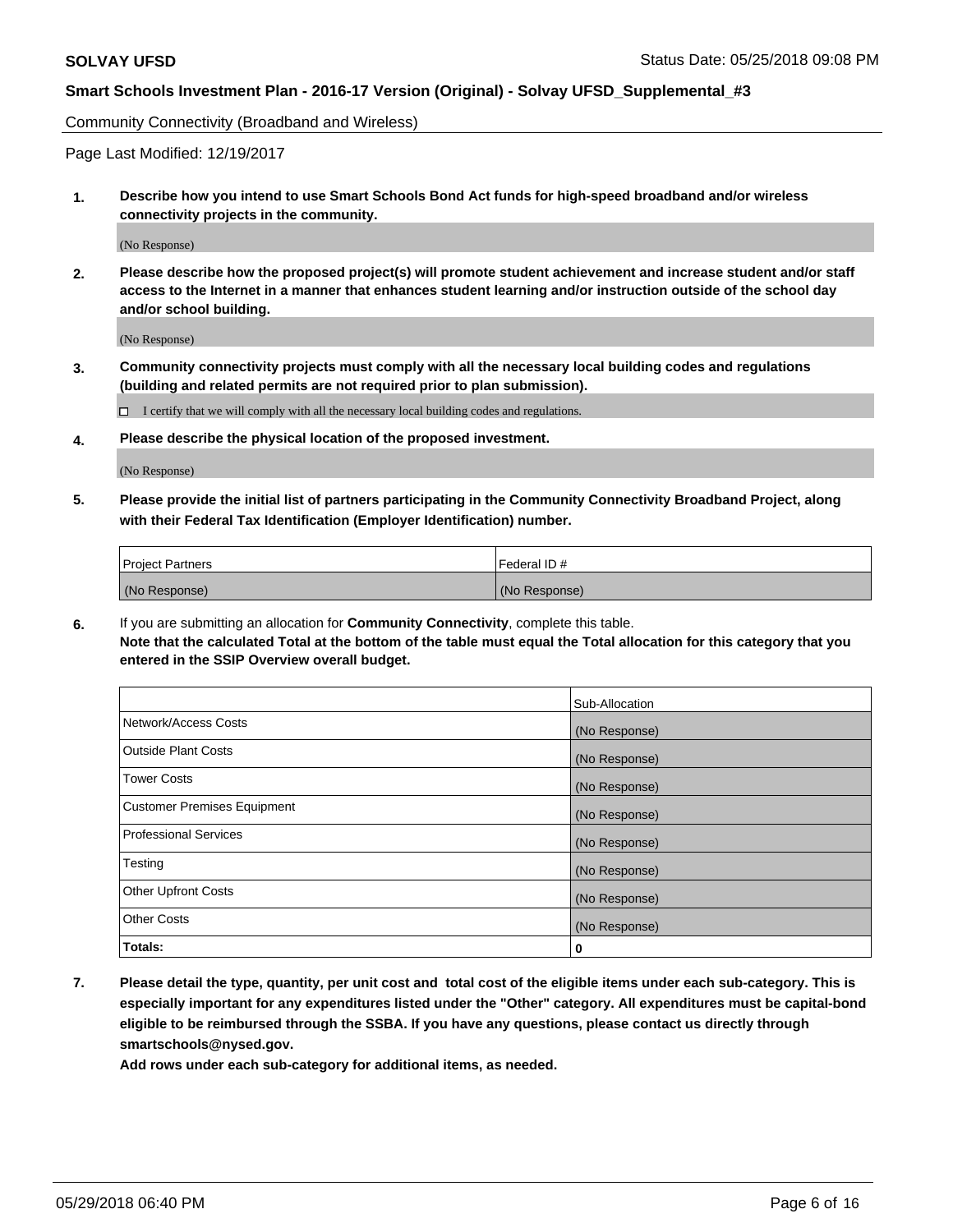Community Connectivity (Broadband and Wireless)

Page Last Modified: 12/19/2017

| Select the allowable expenditure<br>type.<br>Repeat to add another item under | Item to be purchased | Quantity      | Cost per Item | <b>Total Cost</b> |
|-------------------------------------------------------------------------------|----------------------|---------------|---------------|-------------------|
| each type.                                                                    |                      |               |               |                   |
| (No Response)                                                                 | (No Response)        | (No Response) | (No Response) | (No Response)     |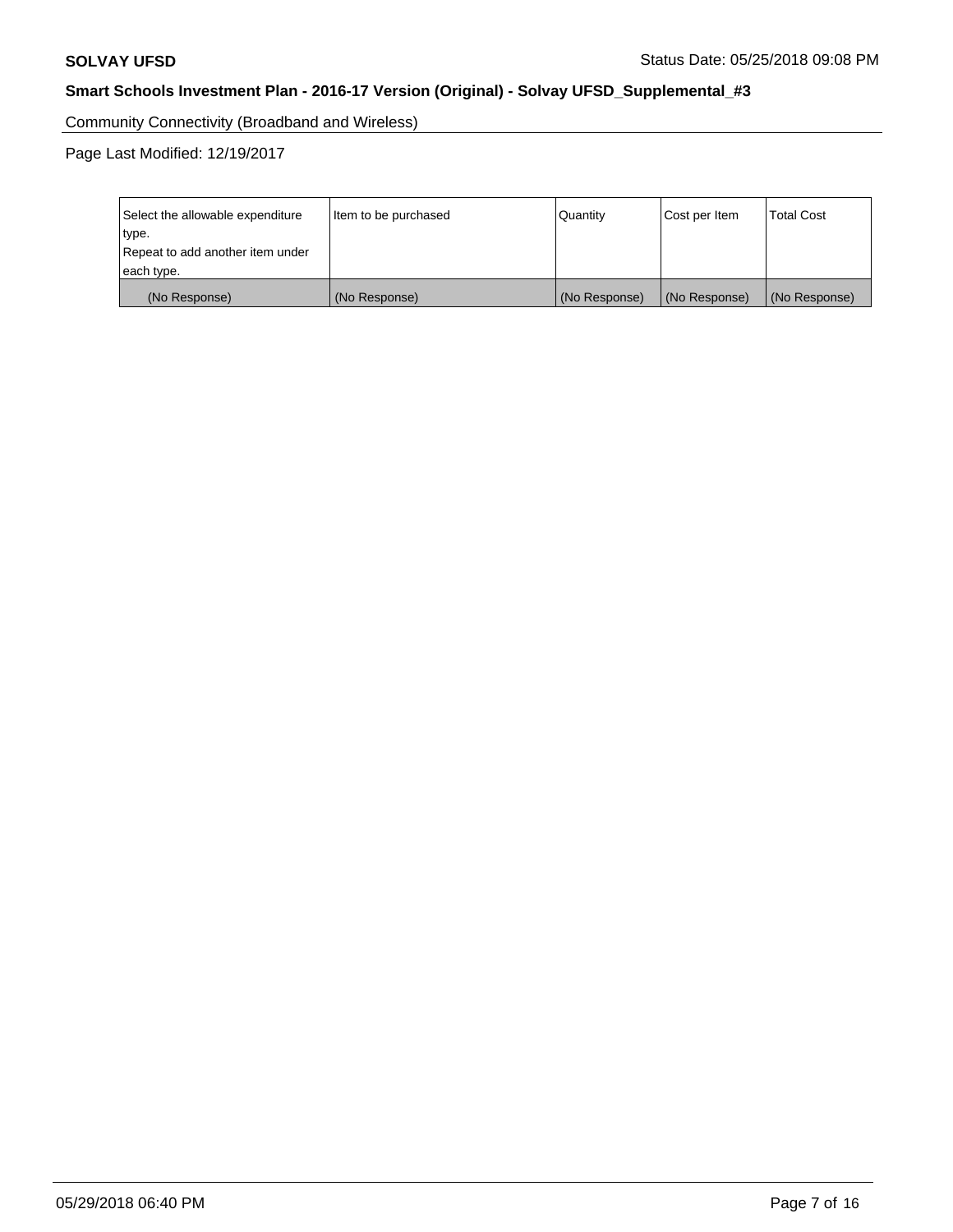#### Classroom Learning Technology

Page Last Modified: 05/03/2018

**1. In order for students and faculty to receive the maximum benefit from the technology made available under the Smart Schools Bond Act, their school buildings must possess sufficient connectivity infrastructure to ensure that devices can be used during the school day. Smart Schools Investment Plans must demonstrate that sufficient infrastructure that meets the Federal Communications Commission's 100 Mbps per 1,000 students standard currently exists in the buildings where new devices will be deployed, or is a planned use of a portion of Smart Schools Bond Act funds, or is under development through another funding source.**

**Smart Schools Bond Act funds used for technology infrastructure or classroom technology investments must increase the number of school buildings that meet or exceed the minimum speed standard of 100 Mbps per 1,000 students and staff within 12 months. This standard may be met on either a contracted 24/7 firm service or a "burstable" capability. If the standard is met under the burstable criteria, it must be:**

**1. Specifically codified in a service contract with a provider, and**

**2. Guaranteed to be available to all students and devices as needed, particularly during periods of high demand, such as computer-based testing (CBT) periods.**

**Please describe how your district already meets or is planning to meet this standard within 12 months of plan submission.**

The district is supplied unlimited bandwidth as part of the WAN contract through CNYRIC and OCM BOCES.

- **1a. If a district believes that it will be impossible to meet this standard within 12 months, it may apply for a waiver of this requirement, as described on the Smart Schools website. The waiver must be filed and approved by SED prior to submitting this survey.**
	- By checking this box, you are certifying that the school district has an approved waiver of this requirement on file with the New York State Education Department.
- **2.** Connectivity Speed Calculator **(Required)**

|                  | Number of<br>Students | Multiply by<br>100 Kbps | Divide by 1000 Current Speed<br>to Convert to<br>Required<br>Speed in Mb | in Mb | Expected<br>Speed to be<br>Attained Within   Required<br>12 Months | <b>Expected Date</b><br>When<br>Speed Will be<br>Met |
|------------------|-----------------------|-------------------------|--------------------------------------------------------------------------|-------|--------------------------------------------------------------------|------------------------------------------------------|
| Calculated Speed | 1.500                 | 150,000                 | 150                                                                      | 849   | 1GB                                                                | Already<br>exceed                                    |

**3. If the district wishes to have students and staff access the Internet from wireless devices within the school building, or in close proximity to it, it must first ensure that it has a robust Wi-Fi network in place that has sufficient bandwidth to meet user demand.**

**Please describe how you have quantified this demand and how you plan to meet this demand.**

The district has done a thorough walkthrough and testing of the location of wireless access points to provide complete coverage for the campus.

**4. All New York State public school districts are required to complete and submit an Instructional Technology Plan survey to the New York State Education Department in compliance with Section 753 of the Education Law and per Part 100.12 of the Commissioner's Regulations.**

**Districts that include educational technology purchases as part of their Smart Schools Investment Plan must have a submitted and approved Instructional Technology Plan survey on file with the New York State Education Department.**

By checking this box, you are certifying that the school district has an approved Instructional Technology Plan survey on file with the New York State Education Department.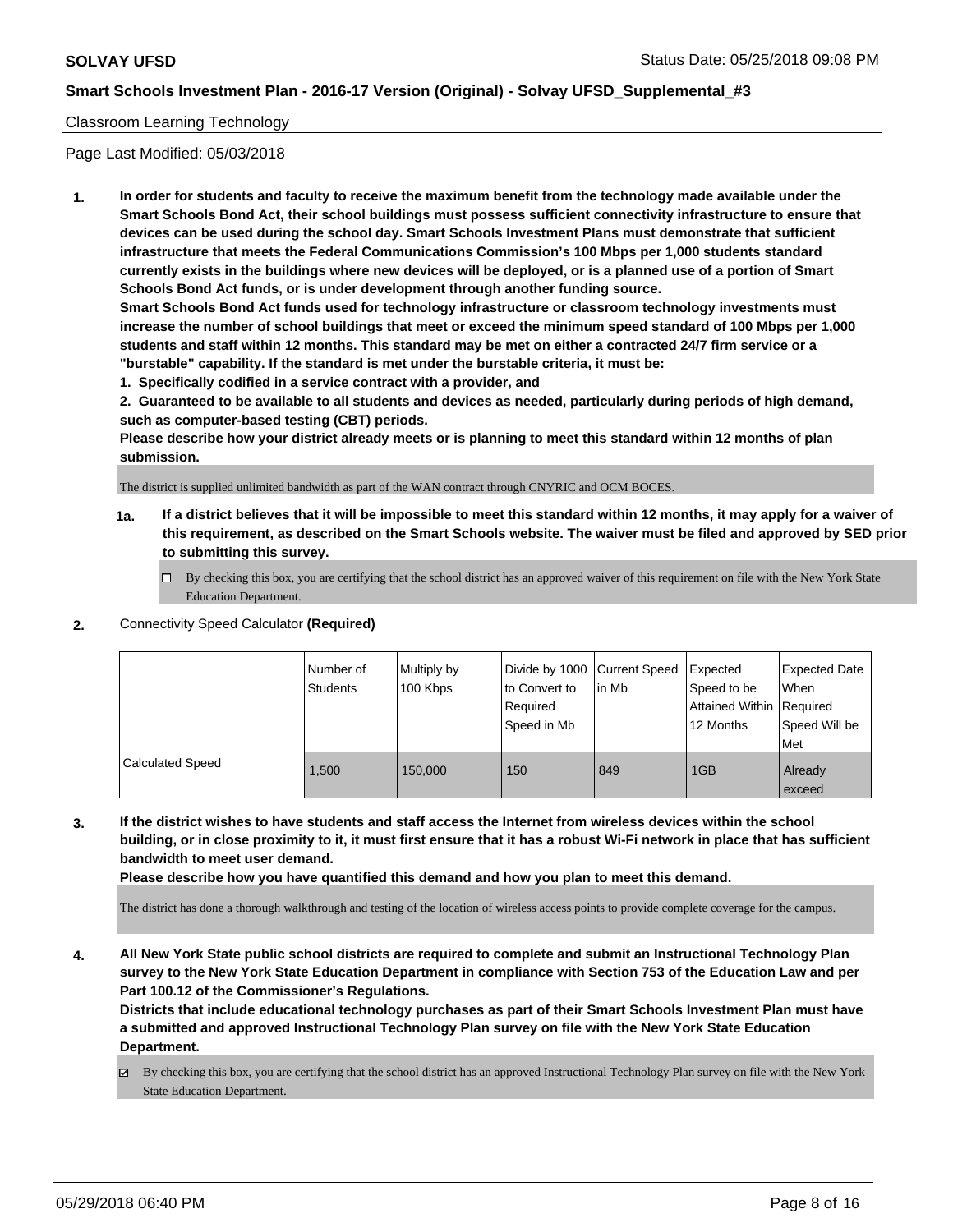#### Classroom Learning Technology

Page Last Modified: 05/03/2018

**5. Describe the devices you intend to purchase and their compatibility with existing or planned platforms or systems. Specifically address the adequacy of each facility's electrical, HVAC and other infrastructure necessary to install and support the operation of the planned technology.**

The district plans to incorporated Chromebooks into our district. We already have quite a few, but as we work towards 1:1 the need for the devices increases. Conducted a walk-through with the superintendent of buildings and grounds to be certain that adding these devices will not put any stress on the power or HVAC systems.

The district is hoping to use the SSBA money to purchase Belkin charging stations for each classroom. The stations will charge 10 devices at a time. This will alleviate the need to have the big bulky mobile carts that are tough for students/teachers to transport around the building.

- **6. Describe how the proposed technology purchases will:**
	- **> enhance differentiated instruction;**
	- **> expand student learning inside and outside the classroom;**
	- **> benefit students with disabilities and English language learners; and**
	- **> contribute to the reduction of other learning gaps that have been identified within the district.**

**The expectation is that districts will place a priority on addressing the needs of students who struggle to succeed in a rigorous curriculum. Responses in this section should specifically address this concern and align with the district's Instructional Technology Plan (in particular Question 2 of E. Curriculum and Instruction: "Does the district's instructional technology plan address the needs of students with disabilities to ensure equitable access to instruction, materials and assessments?" and Question 3 of the same section: "Does the district's instructional technology plan address the provision of assistive technology specifically for students with disabilities to ensure access to and participation in the general curriculum?"**

The ultimate goal of the district is to be completely 1:1. Using the SSBA we will be able to purchase a device for each student and build a replacement refresh cycle that will keep the technology up to date. Utilizing the power of Google Apps for Education, Google Classroom, and many other online resources the districts aims to promote learning well beyond the normal school day. Students will be able to work at their own pace and ask for help when needed out side of the normal class hours, thus extending the learning time.

The district has a large population of English Language Learners. We have been using many apps that are available in Google Play. For example, we use speech to text apps, as well as a line reader which aides in the correct pronunciation of English words. Students and parents have really embraced the use of the technology. It allows the students to learn at their own pace, with the benefit to review the content with the assistance of the apps and is available wherever there is a Internet connection.

For the Special Education students in the district, teachers can utilize all of the apps above as well as many others. Depending on what is on the student's IEP, the teacher could find almost any app to assist in creating differentiated instruction. For example, the student could use pictures to communicate with peers and teachers. Leveraging this vast supply of apps and ability to have the technology right at the student's figures could level the playing field for all GenEd and SpecEd students. Similar to ELL, teachers will be able to create lessons that will allow students with disabilities or ELL to learn at their own pace.

A student on an IEP or an ELL may be hesitant to participate in class due to fear of being wrong or being made fun of if they are not a good public speaker. Using a Chromebook & iPads with Google Classroom that same student is able to participate and collaborate with their classmates without those same fears. If we are able to purchase the new Chromebooks & iPads we will be able to reach more students with the assistance of technology who have the desire to learn.

**7. Where appropriate, describe how the proposed technology purchases will enhance ongoing communication with parents and other stakeholders and help the district facilitate technology-based regional partnerships, including distance learning and other efforts.**

The district will continue to use high tech ways of communicating with student/parents/faculty/staff. Moreover, teachers using Google classroom or other Classroom Management Systems (CMS or LMS) to communicate with parents/students online and thus improve communication.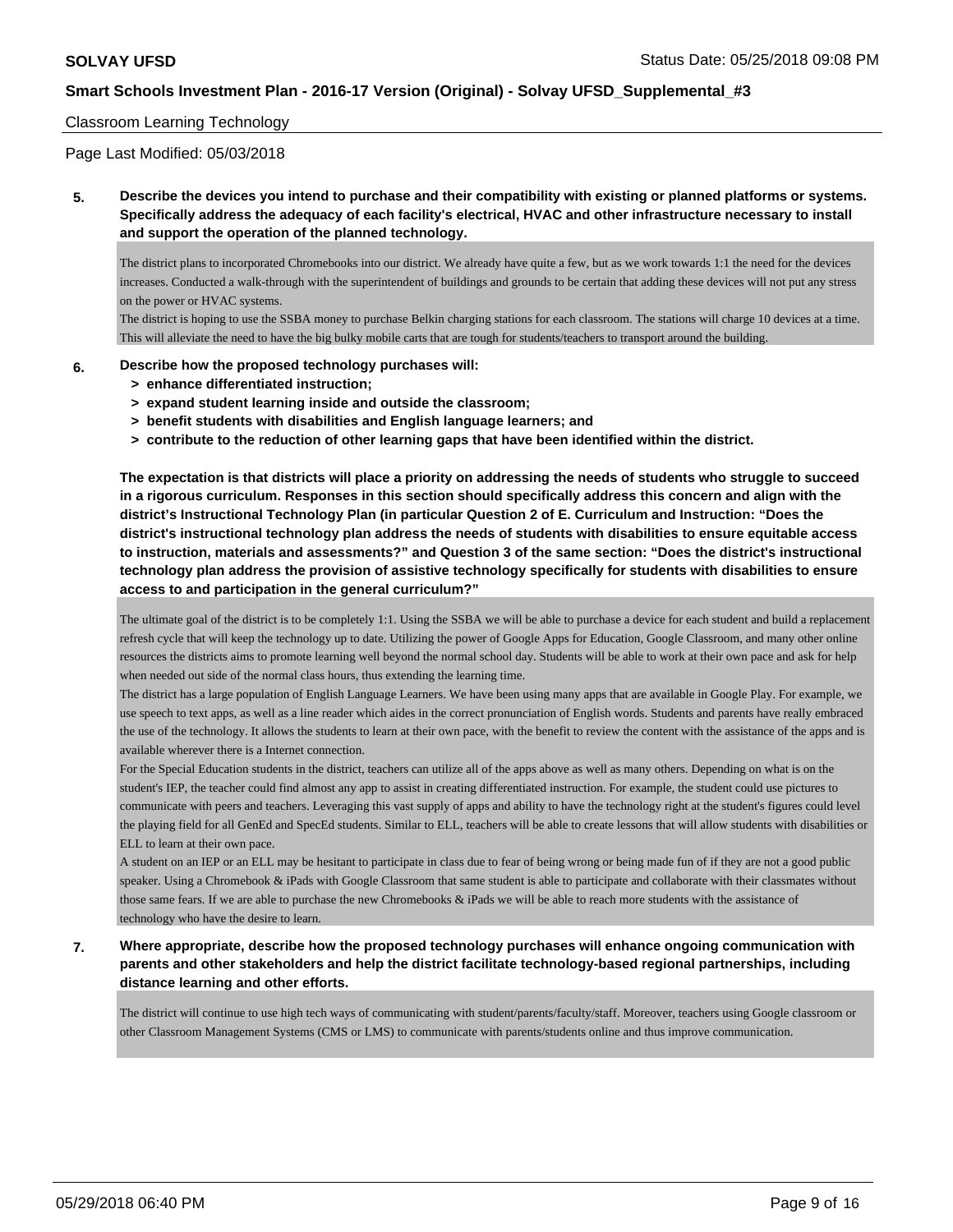#### Classroom Learning Technology

Page Last Modified: 05/03/2018

**8. Describe the district's plan to provide professional development to ensure that administrators, teachers and staff can employ the technology purchased to enhance instruction successfully.**

**Note: This response should be aligned and expanded upon in accordance with your district's response to Question 1 of F. Professional Development of your Instructional Technology Plan: "Please provide a summary of professional development offered to teachers and staff, for the time period covered by this plan, to support technology to enhance teaching and learning. Please include topics, audience and method of delivery within your summary."**

The district has set up Google Apps for Education training session over the summer that each teacher will be required to participate in. The district will utilize Model School COSER through OCM BOCES to provide trainers for Chromboooks and management of Google Classroom. Furthermore, the district has signed up with OCM BOCES to bring in Technology Integration Specialist who will be working with teachers one-onone to train them on how to use the technology effectively.

The district will continue to provide staff development days as well as release time for technology-related courses and pieces of training.

**9. Districts must contact the SUNY/CUNY teacher preparation program that supplies the largest number of the district's new teachers to request advice on innovative uses and best practices at the intersection of pedagogy and educational technology.**

- By checking this box, you certify that you have contacted the SUNY/CUNY teacher preparation program that supplies the largest number of your new teachers to request advice on these issues.
- **9a. Please enter the name of the SUNY or CUNY Institution that you contacted.**

SUNY Oswego

**9b. Enter the primary Institution phone number.**

315-312-2102

**9c. Enter the name of the contact person with whom you consulted and/or will be collaborating with on innovative uses of technology and best practices.**

Dr Pam Micahel

**10. A district whose Smart Schools Investment Plan proposes the purchase of technology devices and other hardware must account for nonpublic schools in the district.**

**Are there nonpublic schools within your school district?**

Yes

- $\boxtimes$  No
- **11.** Nonpublic Classroom Technology Loan Calculator

The Smart Schools Bond Act provides that any Classroom Learning Technology purchases made using Smart Schools funds shall be lent, upon request, to nonpublic schools in the district. However, no school district shall be required to loan technology in amounts greater than the total obtained and spent on technology pursuant to the Smart Schools Bond Act and the value of such loan may not exceed the total of \$250 multiplied by the nonpublic school enrollment in the base year at the time of enactment.

See: http://www.p12.nysed.gov/mgtserv/smart\_schools/docs/Smart\_Schools\_Bond\_Act\_Guidance\_04.27.15\_Final.pdf.

|                                       | 1. Classroom<br>Technology<br>Sub-allocation | 2. Public<br>l Enrollment<br>$(2014 - 15)$                                                    | l 3. Nonpublic<br>Enrollment<br>$(2014 - 15)$ | l 4. Sum of<br>Public and<br>Nonpublic<br>Enrollment | 15. Total Per<br>Pupil Sub-<br>allocation | l 6. Total<br>Nonpublic Loan<br>l Amount |
|---------------------------------------|----------------------------------------------|-----------------------------------------------------------------------------------------------|-----------------------------------------------|------------------------------------------------------|-------------------------------------------|------------------------------------------|
| Calculated Nonpublic Loan<br>l Amount |                                              | (No Response)   (No Response)   (No Response)   (No Response)   (No Response)   (No Response) |                                               |                                                      |                                           |                                          |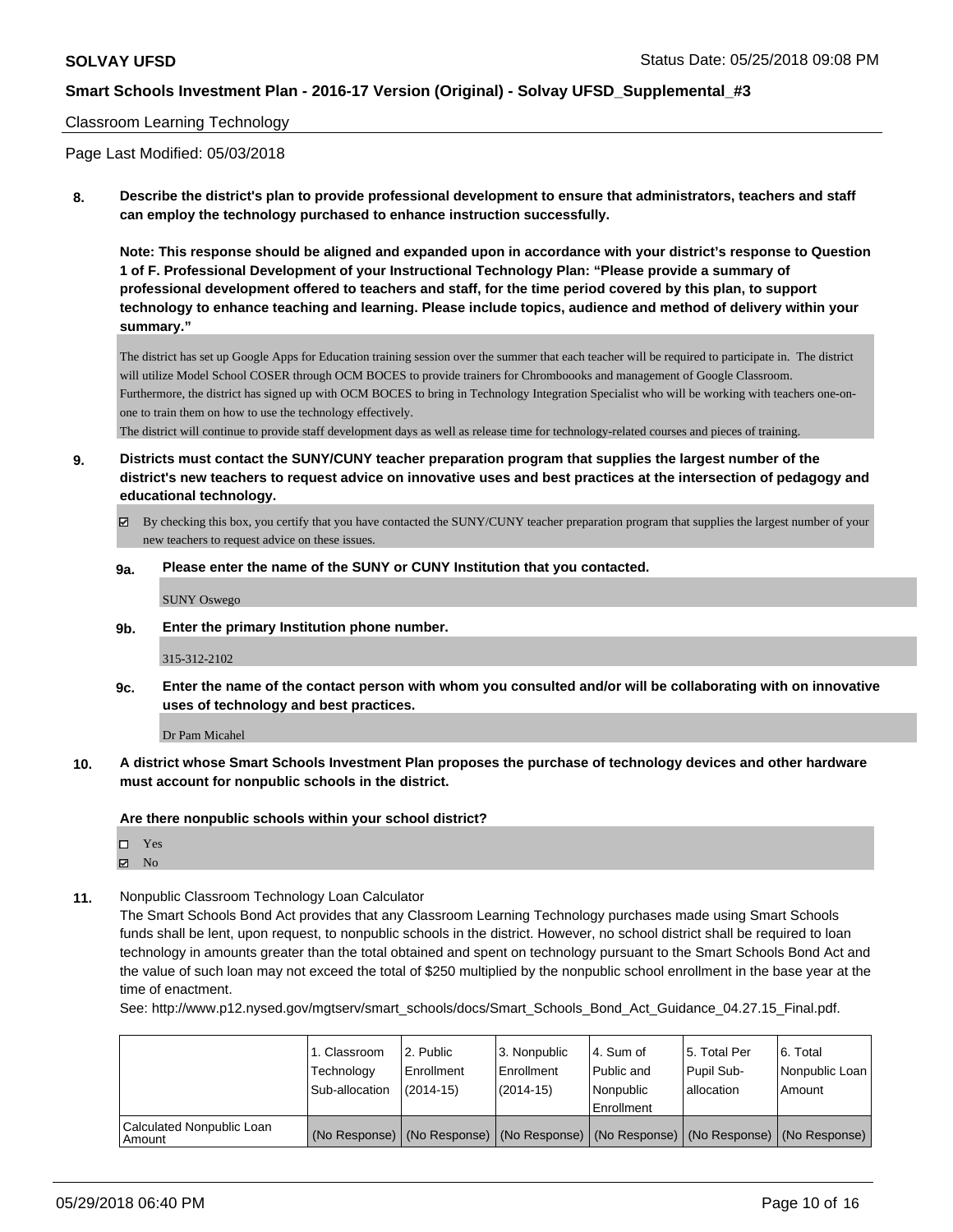### Classroom Learning Technology

Page Last Modified: 05/03/2018

**12. To ensure the sustainability of technology purchases made with Smart Schools funds, districts must demonstrate a long-term plan to maintain and replace technology purchases supported by Smart Schools Bond Act funds. This sustainability plan shall demonstrate a district's capacity to support recurring costs of use that are ineligible for Smart Schools Bond Act funding such as device maintenance, technical support, Internet and wireless fees, maintenance of hotspots, staff professional development, building maintenance and the replacement of incidental items. Further, such a sustainability plan shall include a long-term plan for the replacement of purchased devices and equipment at the end of their useful life with other funding sources.**

 $\boxtimes$  By checking this box, you certify that the district has a sustainability plan as described above.

**13. Districts must ensure that devices purchased with Smart Schools Bond funds will be distributed, prepared for use, maintained and supported appropriately. Districts must maintain detailed device inventories in accordance with generally accepted accounting principles.**

By checking this box, you certify that the district has a distribution and inventory management plan and system in place.

**14.** If you are submitting an allocation for **Classroom Learning Technology** complete this table. **Note that the calculated Total at the bottom of the table must equal the Total allocation for this category that you entered in the SSIP Overview overall budget.**

|                          | Sub-Allocation |
|--------------------------|----------------|
| Interactive Whiteboards  | (No Response)  |
| Computer Servers         | (No Response)  |
| <b>Desktop Computers</b> | (No Response)  |
| Laptop Computers         | 135,000        |
| <b>Tablet Computers</b>  | (No Response)  |
| <b>Other Costs</b>       | 20,400         |
| Totals:                  | 155,400        |

**15. Please detail the type, quantity, per unit cost and total cost of the eligible items under each sub-category. This is especially important for any expenditures listed under the "Other" category. All expenditures must be capital-bond eligible to be reimbursed through the SSBA. If you have any questions, please contact us directly through smartschools@nysed.gov.**

**Please specify in the "Item to be Purchased" field which specific expenditures and items are planned to meet the district's nonpublic loan requirement, if applicable.**

**NOTE: Wireless Access Points that will be loaned/purchased for nonpublic schools should ONLY be included in this category, not under School Connectivity, where public school districts would list them. Add rows under each sub-category for additional items, as needed.**

| Select the allowable expenditure | I Item to be Purchased   | Quantity | Cost per Item | <b>Total Cost</b> |
|----------------------------------|--------------------------|----------|---------------|-------------------|
| type.                            |                          |          |               |                   |
| Repeat to add another item under |                          |          |               |                   |
| each type.                       |                          |          |               |                   |
| <b>Laptop Computers</b>          | Chromebooks              | 600      | 225           | 135,000           |
| <b>Other Costs</b>               | <b>Chrome Management</b> | 600      | 25            | 15,000            |
| <b>Other Costs</b>               | <b>Charging Stations</b> | 30       | 180           | 5,400             |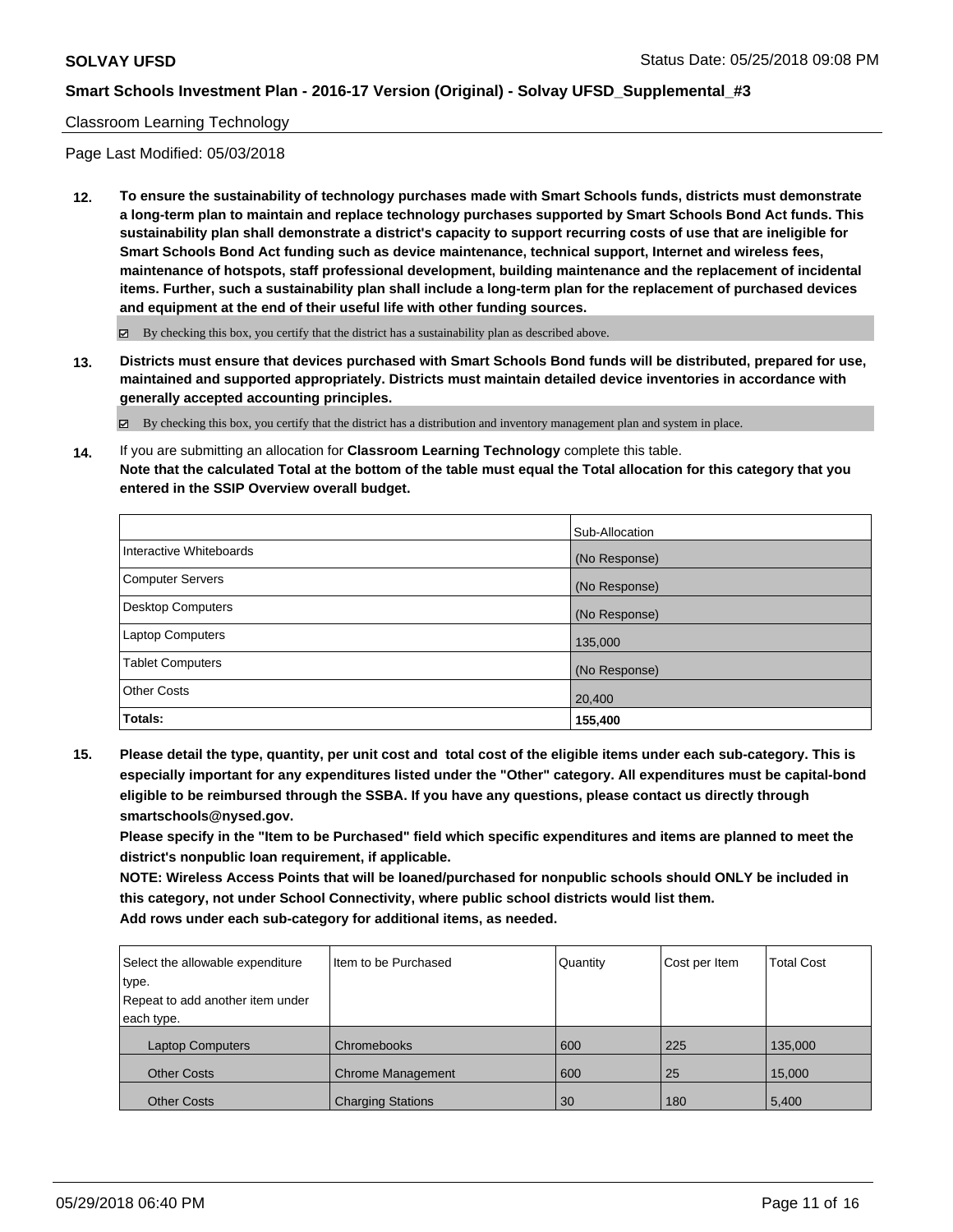#### Pre-Kindergarten Classrooms

Page Last Modified: 05/03/2018

**1. Provide information regarding how and where the district is currently serving pre-kindergarten students and justify the need for additional space with enrollment projections over 3 years.**

(No Response)

- **2. Describe the district's plan to construct, enhance or modernize education facilities to accommodate prekindergarten programs. Such plans must include:**
	- **Specific descriptions of what the district intends to do to each space;**
	- **An affirmation that pre-kindergarten classrooms will contain a minimum of 900 square feet per classroom;**
	- **The number of classrooms involved;**
	- **The approximate construction costs per classroom; and**
	- **Confirmation that the space is district-owned or has a long-term lease that exceeds the probable useful life of the improvements.**

(No Response)

**3. Smart Schools Bond Act funds may only be used for capital construction costs. Describe the type and amount of additional funds that will be required to support ineligible ongoing costs (e.g. instruction, supplies) associated with any additional pre-kindergarten classrooms that the district plans to add.**

(No Response)

**4. All plans and specifications for the erection, repair, enlargement or remodeling of school buildings in any public school district in the State must be reviewed and approved by the Commissioner. Districts that plan capital projects using their Smart Schools Bond Act funds will undergo a Preliminary Review Process by the Office of Facilities Planning.**

**Please indicate on a separate row each project number given to you by the Office of Facilities Planning.**

| Project Number |  |
|----------------|--|
| (No Response)  |  |

**5.** If you have made an allocation for **Pre-Kindergarten Classrooms,** complete this table.

**Note that the calculated Total at the bottom of the table must equal the Total allocation for this category that you entered in the SSIP Overview overall budget.**

|                                          | Sub-Allocation |
|------------------------------------------|----------------|
| Construct Pre-K Classrooms               | (No Response)  |
| Enhance/Modernize Educational Facilities | (No Response)  |
| Other Costs                              | (No Response)  |
| Totals:                                  | 0              |

**6. Please detail the type, quantity, per unit cost and total cost of the eligible items under each sub-category. This is especially important for any expenditures listed under the "Other" category. All expenditures must be capital-bond eligible to be reimbursed through the SSBA. If you have any questions, please contact us directly through smartschools@nysed.gov.**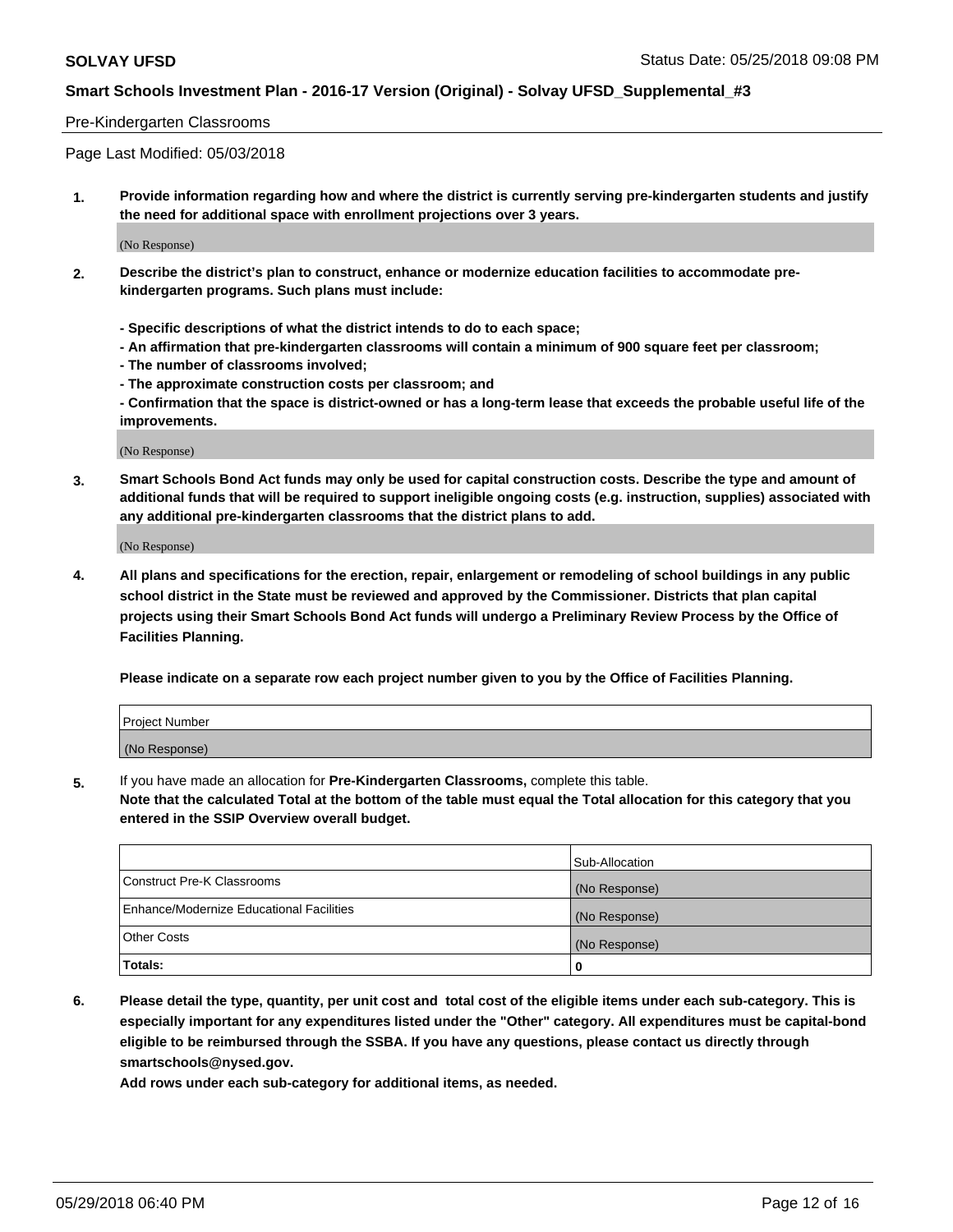# Pre-Kindergarten Classrooms

Page Last Modified: 05/03/2018

| Select the allowable expenditure | Item to be purchased | Quantity      | Cost per Item | <b>Total Cost</b> |
|----------------------------------|----------------------|---------------|---------------|-------------------|
| type.                            |                      |               |               |                   |
| Repeat to add another item under |                      |               |               |                   |
| each type.                       |                      |               |               |                   |
| (No Response)                    | (No Response)        | (No Response) | (No Response) | (No Response)     |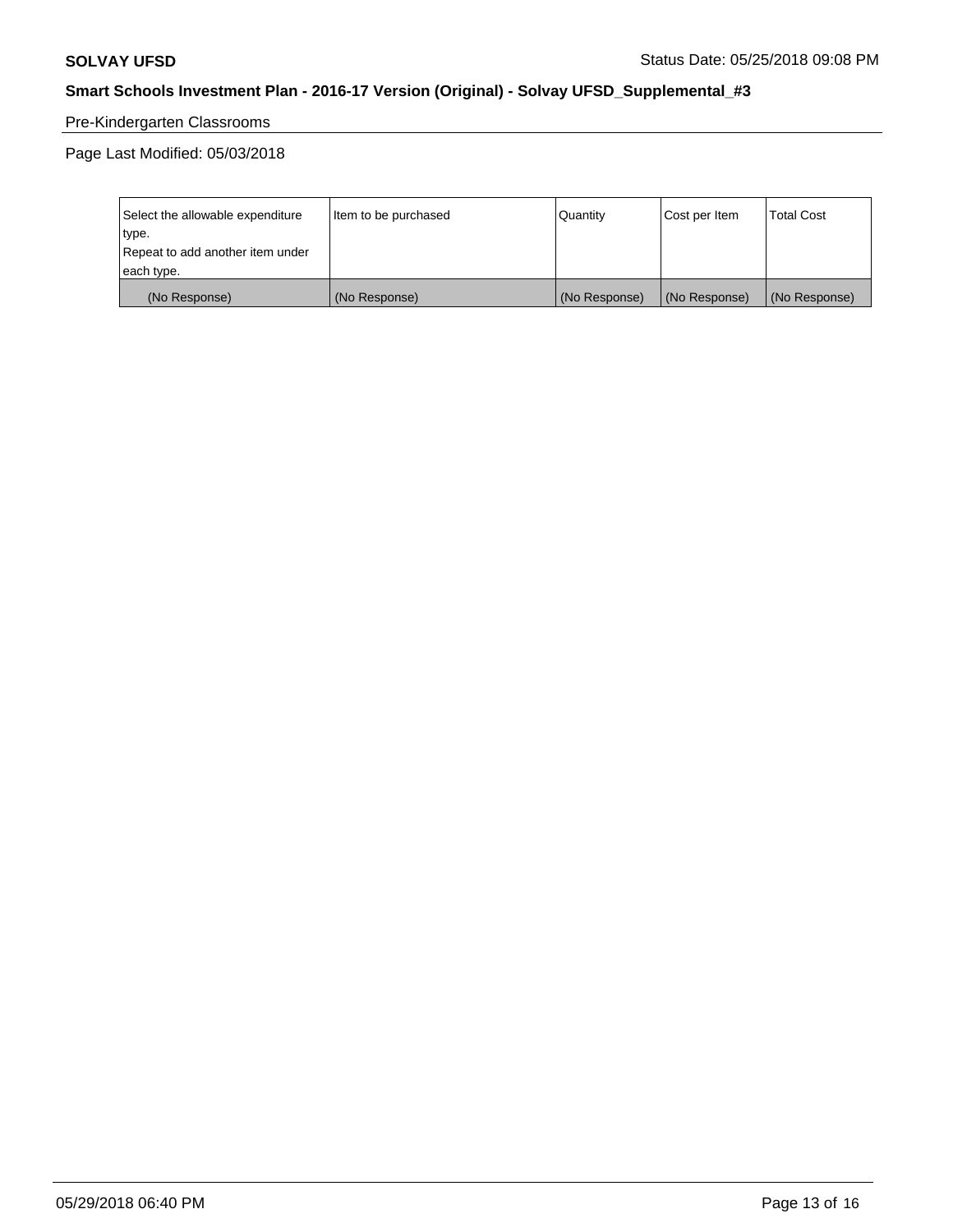#### Replace Transportable Classrooms

Page Last Modified: 12/19/2017

**1. Describe the district's plan to construct, enhance or modernize education facilities to provide high-quality instructional space by replacing transportable classrooms.**

(No Response)

**2. All plans and specifications for the erection, repair, enlargement or remodeling of school buildings in any public school district in the State must be reviewed and approved by the Commissioner. Districts that plan capital projects using their Smart Schools Bond Act funds will undergo a Preliminary Review Process by the Office of Facilities Planning.**

**Please indicate on a separate row each project number given to you by the Office of Facilities Planning.**

| <b>Project Number</b> |  |
|-----------------------|--|
| (No Response)         |  |
|                       |  |

**3. For large projects that seek to blend Smart Schools Bond Act dollars with other funds, please note that Smart Schools Bond Act funds can be allocated on a pro rata basis depending on the number of new classrooms built that directly replace transportable classroom units.**

**If a district seeks to blend Smart Schools Bond Act dollars with other funds describe below what other funds are being used and what portion of the money will be Smart Schools Bond Act funds.**

(No Response)

**4.** If you have made an allocation for **Replace Transportable Classrooms**, complete this table. **Note that the calculated Total at the bottom of the table must equal the Total allocation for this category that you entered in the SSIP Overview overall budget.**

|                                                | Sub-Allocation |
|------------------------------------------------|----------------|
| Construct New Instructional Space              | (No Response)  |
| Enhance/Modernize Existing Instructional Space | (No Response)  |
| Other Costs                                    | (No Response)  |
| Totals:                                        | 0              |

**5. Please detail the type, quantity, per unit cost and total cost of the eligible items under each sub-category. This is especially important for any expenditures listed under the "Other" category. All expenditures must be capital-bond eligible to be reimbursed through the SSBA. If you have any questions, please contact us directly through smartschools@nysed.gov.**

| Select the allowable expenditure | Item to be purchased | Quantity      | Cost per Item | <b>Total Cost</b> |
|----------------------------------|----------------------|---------------|---------------|-------------------|
| type.                            |                      |               |               |                   |
| Repeat to add another item under |                      |               |               |                   |
| each type.                       |                      |               |               |                   |
| (No Response)                    | (No Response)        | (No Response) | (No Response) | (No Response)     |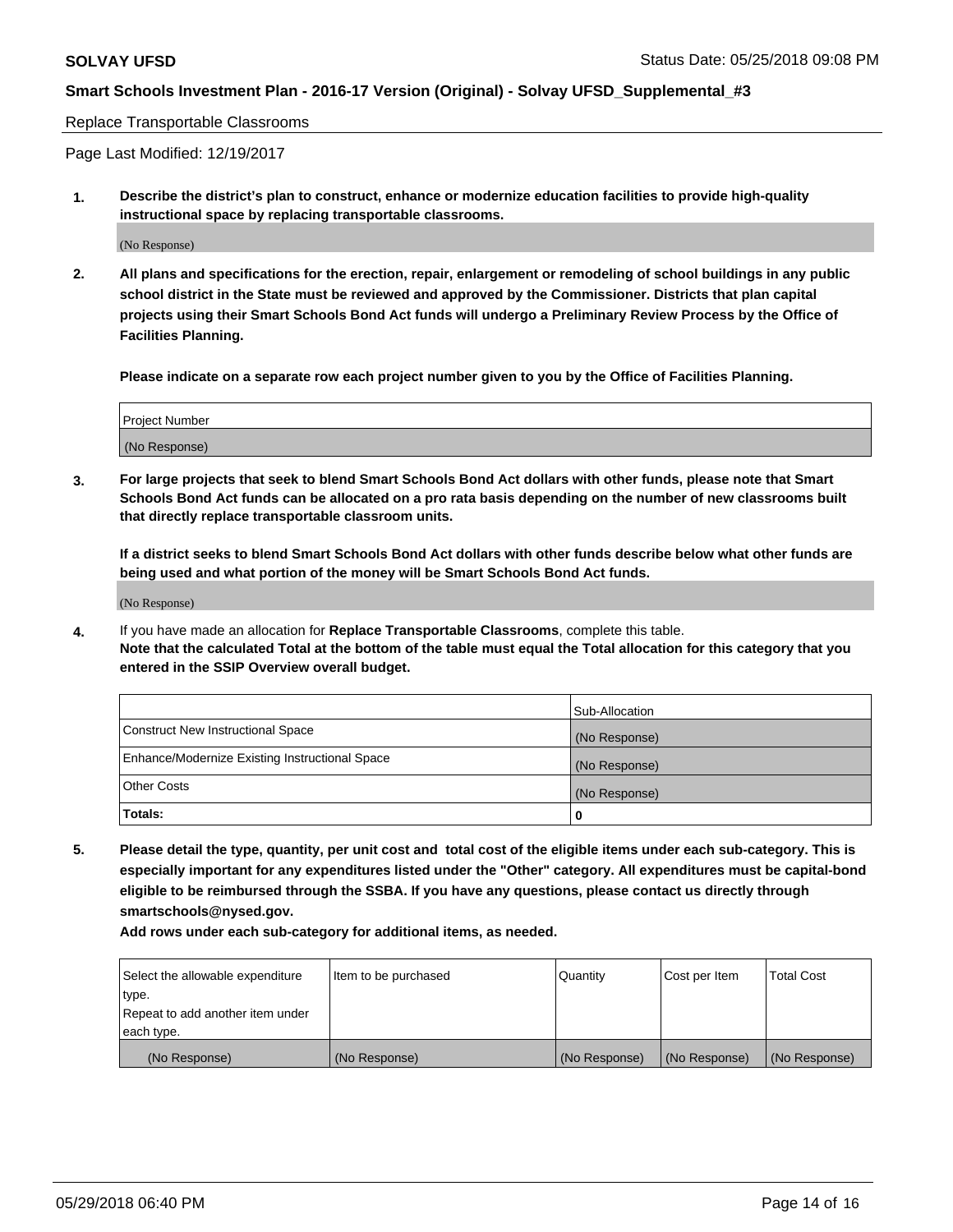### High-Tech Security Features

Page Last Modified: 12/19/2017

**1. Describe how you intend to use Smart Schools Bond Act funds to install high-tech security features in school buildings and on school campuses.**

(No Response)

**2. All plans and specifications for the erection, repair, enlargement or remodeling of school buildings in any public school district in the State must be reviewed and approved by the Commissioner. Districts that plan capital projects using their Smart Schools Bond Act funds will undergo a Preliminary Review Process by the Office of Facilities Planning.** 

**Please indicate on a separate row each project number given to you by the Office of Facilities Planning.**

| <b>Project Number</b> |  |  |
|-----------------------|--|--|
|                       |  |  |
| (No Response)         |  |  |

- **3. Was your project deemed eligible for streamlined Review?**
	- Yes  $\square$  No
- **4. Include the name and license number of the architect or engineer of record.**

| l Name        | License Number |
|---------------|----------------|
| (No Response) | (No Response)  |

**5.** If you have made an allocation for **High-Tech Security Features**, complete this table. **Note that the calculated Total at the bottom of the table must equal the Total allocation for this category that you entered in the SSIP Overview overall budget.**

|                                                      | Sub-Allocation |
|------------------------------------------------------|----------------|
| Capital-Intensive Security Project (Standard Review) | (No Response)  |
| <b>Electronic Security System</b>                    | (No Response)  |
| <b>Entry Control System</b>                          | (No Response)  |
| Approved Door Hardening Project                      | (No Response)  |
| <b>Other Costs</b>                                   | (No Response)  |
| Totals:                                              | 0              |

**6. Please detail the type, quantity, per unit cost and total cost of the eligible items under each sub-category. This is especially important for any expenditures listed under the "Other" category. All expenditures must be capital-bond eligible to be reimbursed through the SSBA. If you have any questions, please contact us directly through smartschools@nysed.gov.**

| Select the allowable expenditure | Item to be purchased | Quantity      | Cost per Item | <b>Total Cost</b> |
|----------------------------------|----------------------|---------------|---------------|-------------------|
| type.                            |                      |               |               |                   |
| Repeat to add another item under |                      |               |               |                   |
| each type.                       |                      |               |               |                   |
| (No Response)                    | (No Response)        | (No Response) | (No Response) | (No Response)     |